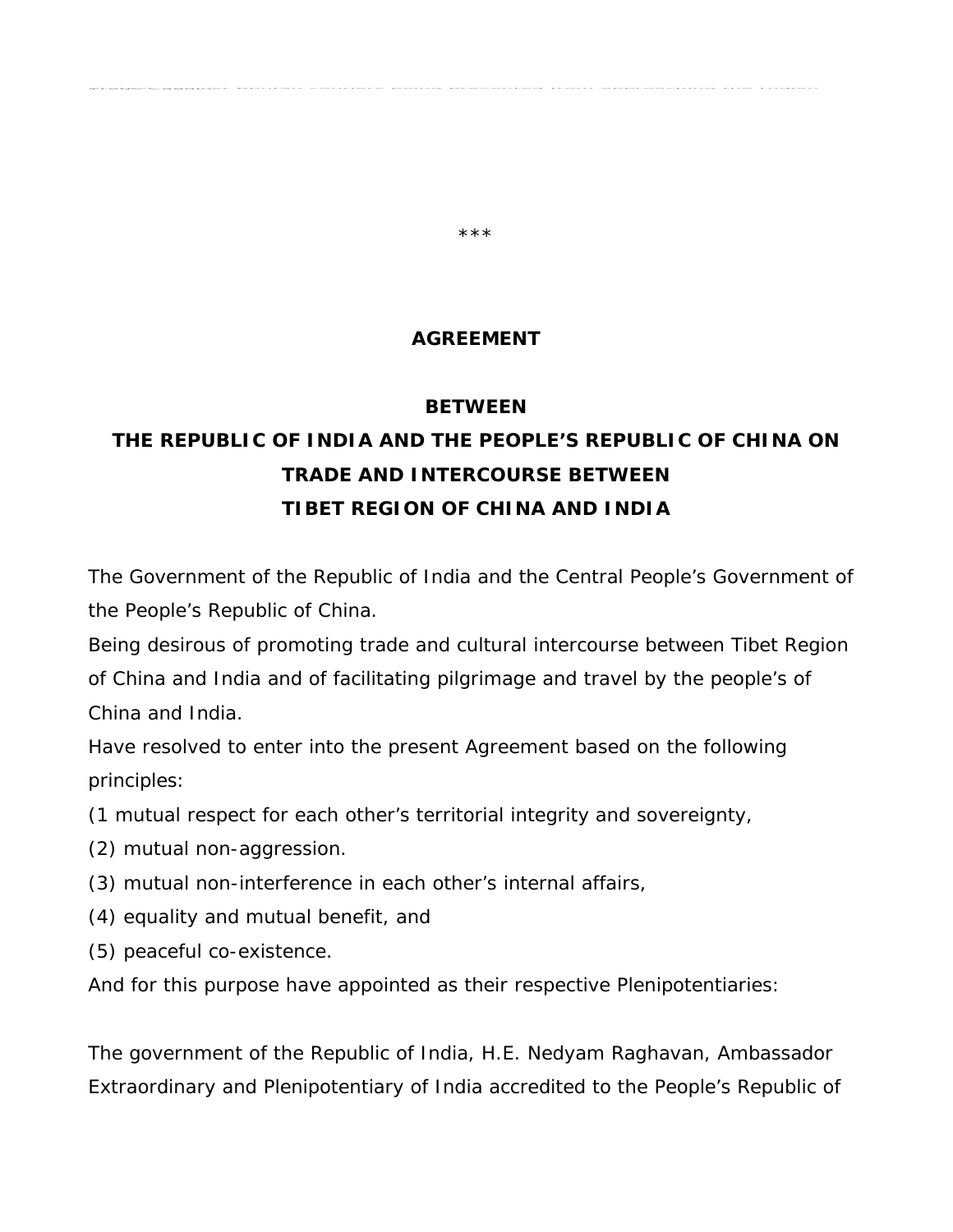China; the Central People's Government of the People's Republic of China, H.E. Chang Han-fu,

Vice-Minister of Foreign Affairs of the Central People's Government, who, having examined each other's credentials and finding them in good and due form, have agreed upon the following:-

#### *Article I*

The High Contracting Parties mutually agree to establish Trade Agencies:

1- The Government of India agrees that the Government of China may establish **Trade** 

Agencies at New Delhi, Calcutta and Kalimpong.

2 -The Government of China agrees that the Government of India may establish **Trade** 

Agencies at Yatung, Gyantse and Gartok.

The Trade Agencies of both parties shall be accorded the same status and same treatment. The Trade Agents of both Parties shall enjoy freedom from arrest while exercising their functions, and shall enjoy in respect of themselves, their wives and children who are dependent on them for livelihood freedom for search.

The Trade Agencies of both parties shall enjoy the privileges and immunities for couriers, mail bags and communications in code.

*Article II* 

The High Contracting Parties agree that traders of both countries known to be customarily and specifically engaged in trade between Tibet Region of China and India may trade at the following places:

1- The Government of China agrees to specify (1) Yatung, (2) Gyantse and (3) Phari as markets for trade. The Government of India agrees that trade may be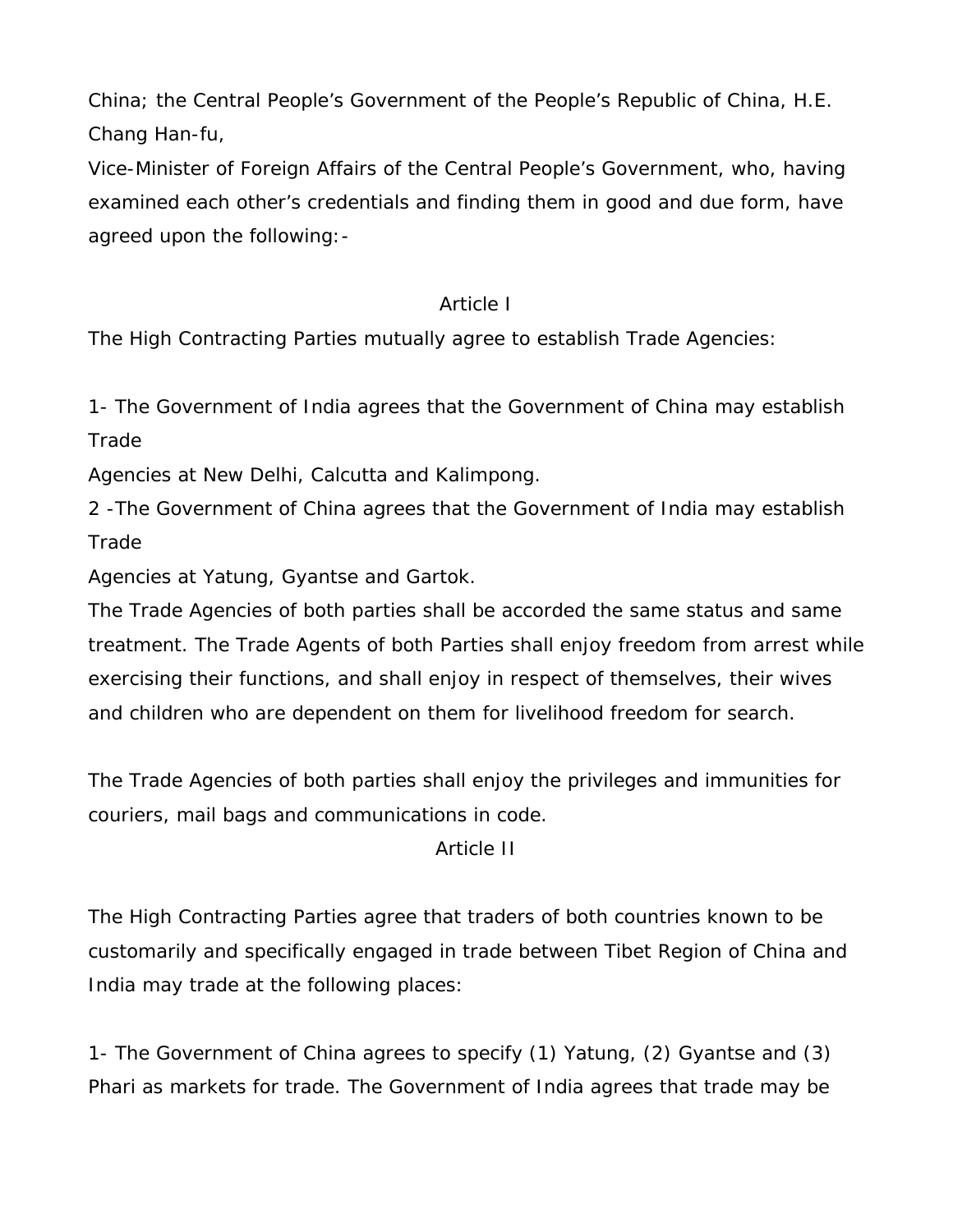carried on in India, including places like (1) Kalimpong,(2) Siliguri and (3) Calcutta, according to customary practice.

2 -The Government of China agrees to specify (1) Gartok, (2) Phulanchung (Taklakot),

Gyanima-Khargo, (4) Gyanima-Chakra, (5) Rampura, (6) Dongbra, (7) Puling Sumdo, (8) Nabra, (9) Shangtse and (10) Tashigong as markets for trade; the Government of India agrees that in future, when in accordance with the development and need of trade between the Ari District of Tibet Region of China and India, it has become necessary to specify markets for trade in the corresponding district in India adjacent to the Ari District of Tibet Region of China, it will be prepared to consider on the basis of equality and reciprocity to do so.

#### *Article III*

The High Contracting Parties agree that pilgrimage by religious believers of the two countries shall be carried on in accordance with the following provisions:-

1- Pilgrims from India of Lamaist, Hindu and Buddhist faiths may visit Kang Rimpoche (Kailash) and Mavam Tso (Manasarovar) in Tibet Region of China in accordance with custom.

2- Pilgrims from Tibet Region of China of Lamaist and Buddhist faiths may visit Banaras, Sarnath, Gaya and Sanchi in India in accordance with custroms 3- Pilgrims customarily visiting Lhasa may continue to do so in accordance with customs.

#### *Article IV*

Traders and pilgrims of both countries may travel by the following passes and route: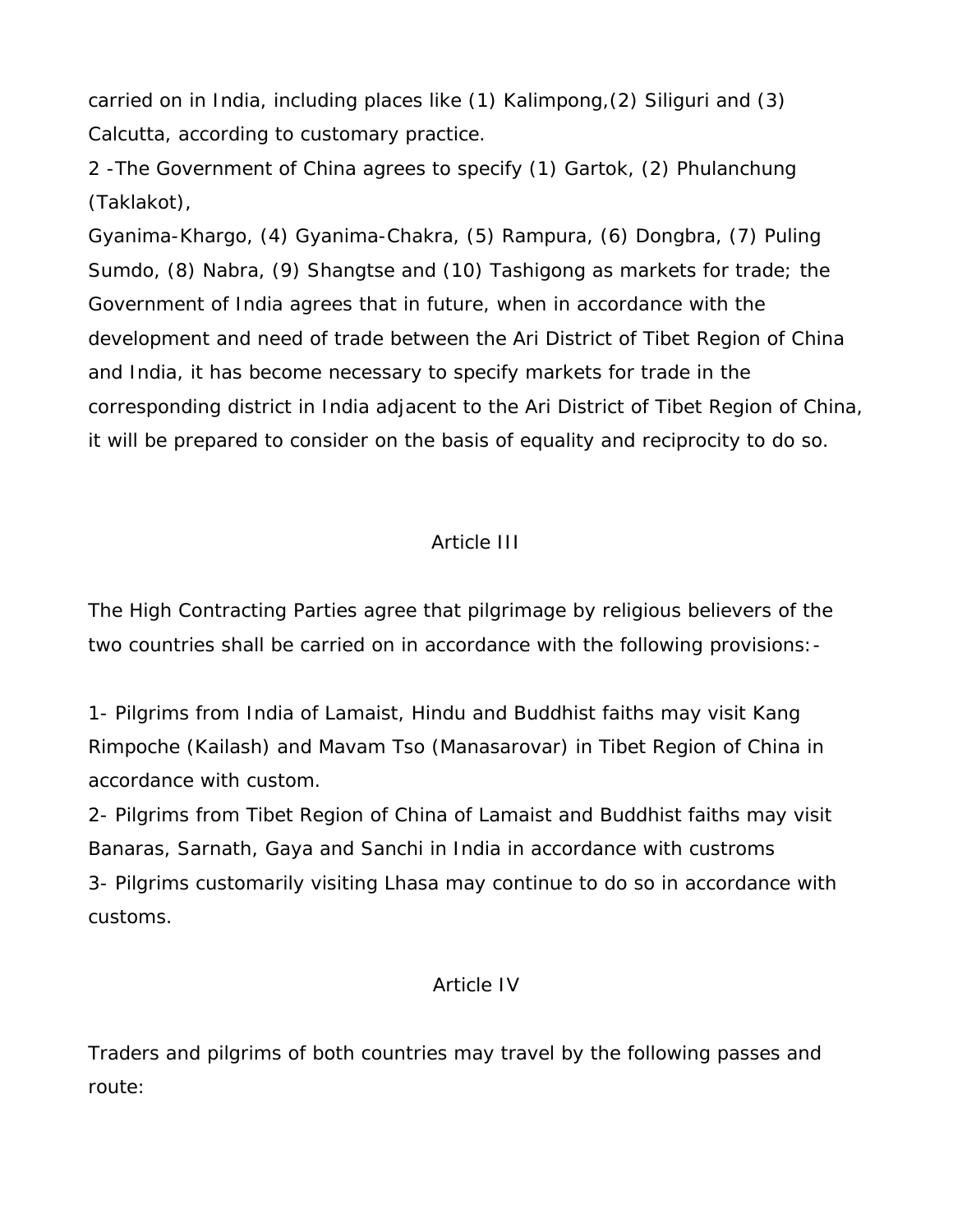1- Shipki La pass, (2) Mana pass, (3) Niti pass, (4) Kungri Bingri pass, (5) Darma pass, and (6) Lipu Lekh pass.

Also, the customary route leading to Tashigong along the valley of the Shangatsangpu (Indus) River may continue to be traversed in accordance with custom.

#### *Article V*

For travelling across the border, the High Contracting Parties agree that diplomatic personnel, officials and nationals of the two countries shall hold passport issued by their own respective countries and visaed by the other Party except as provided in Paragraphs 1,2,3 and 4 of this Article.

1- Traders of both countries known to be customarily and specifically engaged in trade between Tibet Region of China and India, their wives and Children who are dependent on them for livelihood and their attendants will be allowed entry for purpose of trade into India or Tibet Region of China, as the case may be, in accordance with custom on the production of certificates duly issued by the local government of their own country or by its duly authorised agents and examined by

the border chekposts of the other party.

2 - Inhabitants of the border district of the two countries who across the border to carry on petty trade or to visit friends and relatives may proceed to the border districts of the other Party as they have customarily done hereto fore and need not be restricted

to the passes and route specified in Article 1V above and shall not be required to hold passports, visas or permits.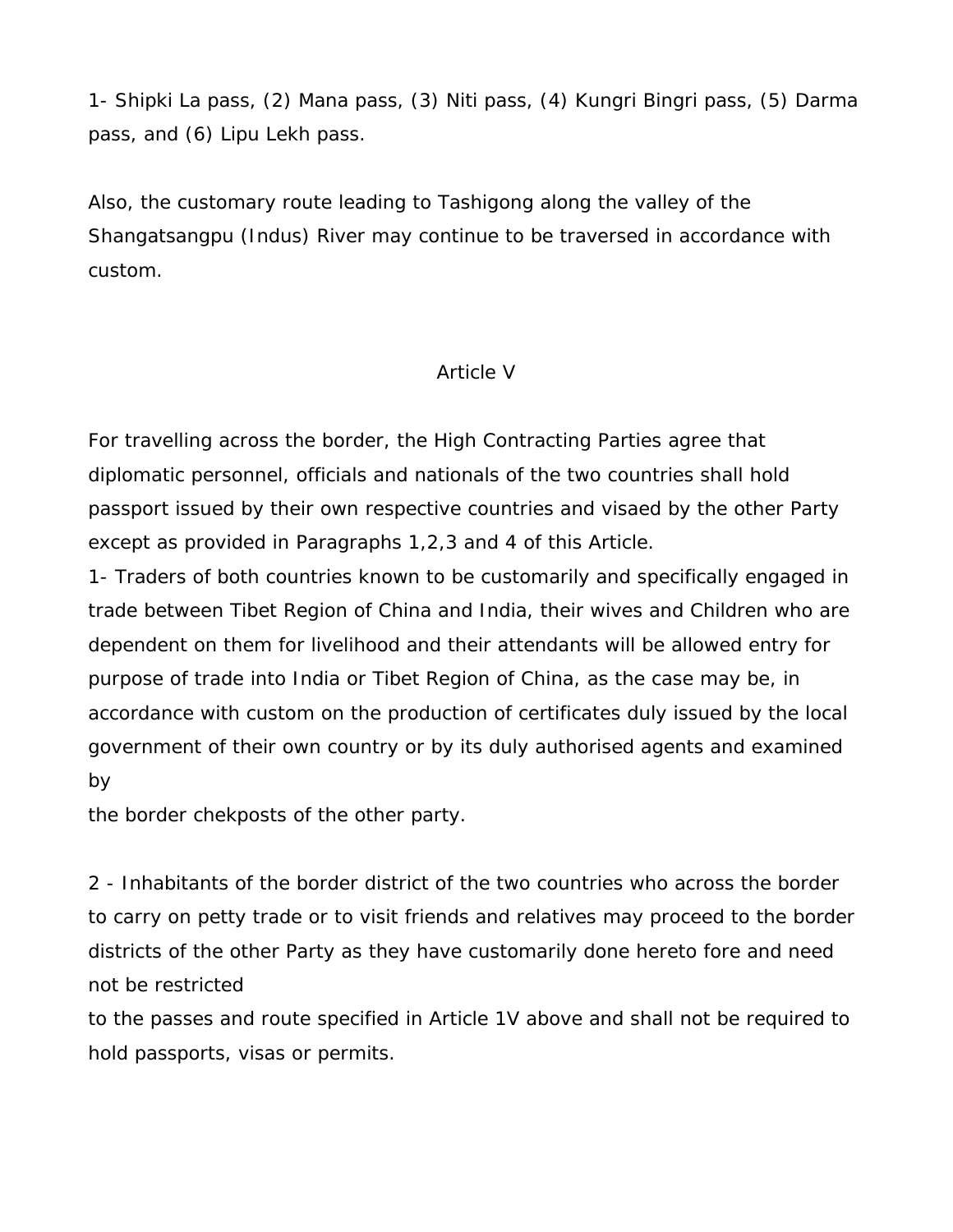3- Porters and mule-team drivers of the countries who cross the border to perform

necessary transportation services need not hold passports issued by their own country, but shall only hold certificates good for a definite period of time(three months, half a year or one year) duly issued by the local government of their own country or by its duly authorised agents and produce them for registration at the border checkposts of the other party.

4- Pilgrims of both countries need not carry documents of certificates but shall register

at the border ckeckposts of the other party and receive a permit for pilgrimage.

5- Notwithstanding the provisions of the foregoing paragraphs of this Article, either

Government may refuse entry to any particular person.

6- Persons who enter the territory of the other Party in accordance with the foregoing

paragraphs of this Article may stay within its territory only after complying with the

procedures specified by the other Party.

### *Article VI*

The Present Agreement shall come into effect upon ratification by both Governments and shall remain in force for eight (8) years. Extension of the present Agreement may be negotiated by the two Parties if either Party requests for it six (6) months prior to the expiry of the Agreement and the request is agreed to by the other Party.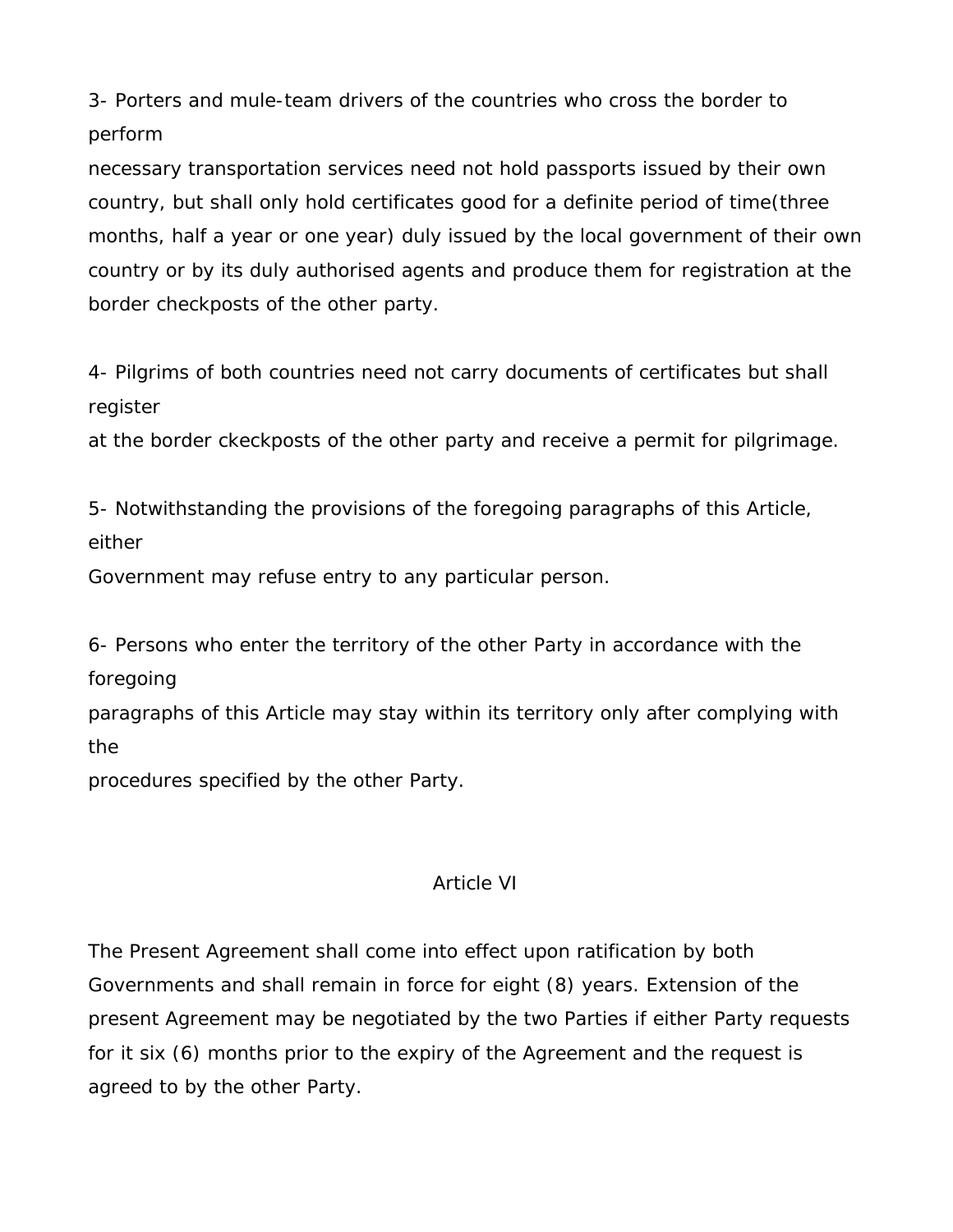Done in duplicate in Peking on the twentyninth day of April, 1954, in the Hindi, Chinese and English language, all texts being equally valid.

(Sd) NEDYAM RAGHAVAN, (Sd) CHANG HAN-FU, Plenipotentiary of the Plenipotentiary of the Government of theCentral People's Republic of China.

Repubublic of India. Government, People's

## **NOTES EXCHANGED NOTE Peking, April 29, 1954**

YOUR EXCELLENCY MR. VICE-FOREIGN MINISTER,

In the course of our discussions regarding the Agreement on Trade and Intercourse Between Tibet region of China and India, which has been happily concluded today, the Delegation of the Government of the Republic of India and the Delegation of the Government of the People's Republic of China agreed that certain matters be regulated by an exchange of notes. In pursuance of this understanding, it is hereby agreed between the two Governments as follows:-

(1) The Government of India will be pleased to withdraw completely within six (6) months from date of exchange of the present notes the military escorts now stationed at Yatung and Gyantse in Tibet Region of China. The Government of China will render facilities and assistance in such withdrawal.

(2) The Government of India will be pleased to hand over to the Government of China at a reasonable price the postal, telegraph and public telephone services together with their equipment operated by the Government of India in Tibet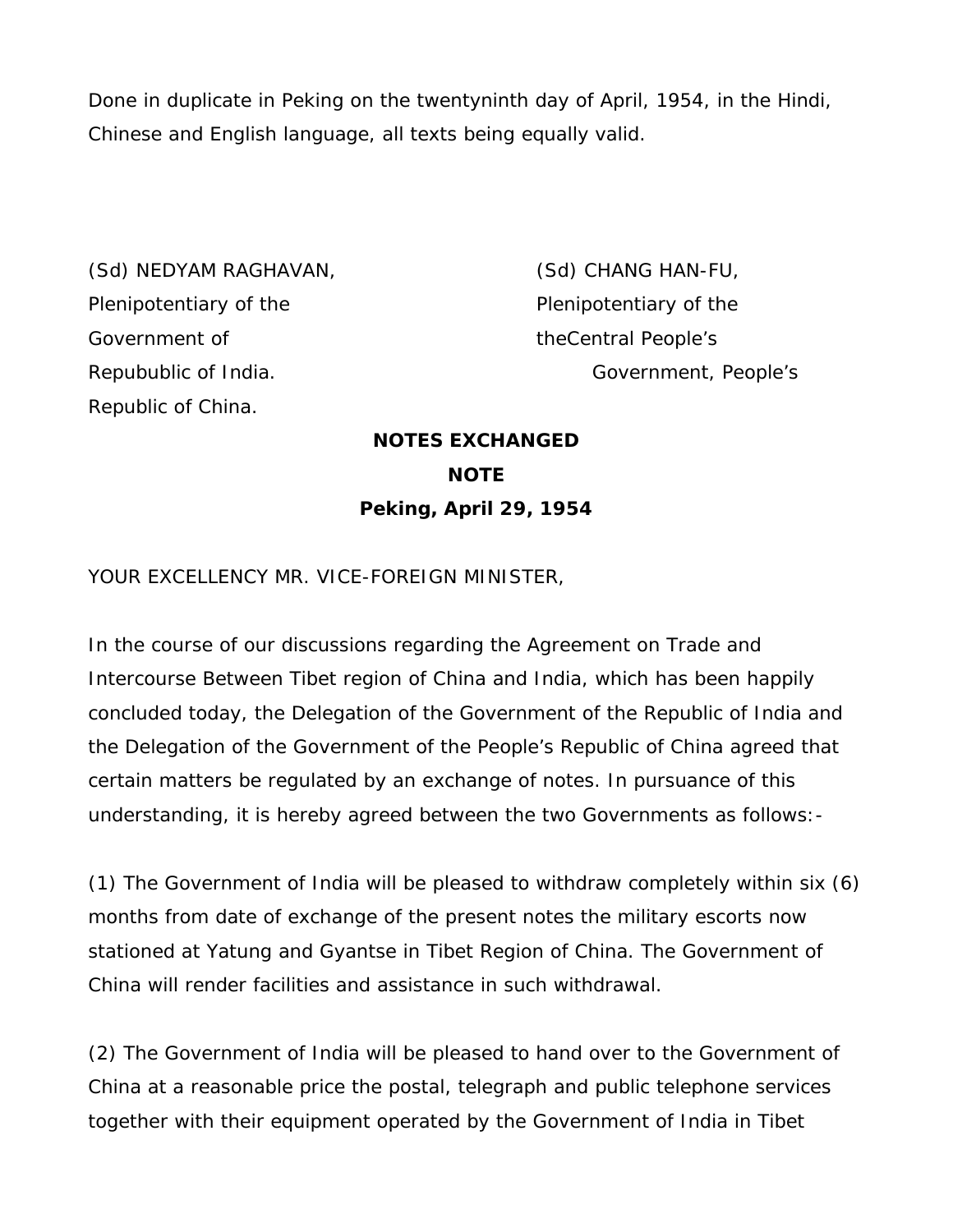region of China. The concrete measures in this regard will be decided upon through further negotiations between the Indian Embassy in China and the Foreign Ministry of China, which shall start immediately after the exchange of the present notes.

(3) The Government of India will be pleased to hand over to the Government of China at a reasonable price the twelve (12) rest houses of the Government of India in Tibet region of China. The concrete measures in this regard will be decided upon through further negotiations between the Indian Embassy in China and the Foreign Ministry of China, which shall start immediately after the exchange of the present notes. The Government of China agrees that they shall continue as rest houses.

(4) The Government of China agrees that all buildings within the compound walls of the Trade Agencies of the Government of India at Yatung and Gyantse in Tibet region of China may be retained by the Government of India. The Government of India may continue to lease the land within its Agency compound walls from Chinese side. And the Government of India agrees that the Trade Agencies of the Government of China at Kalimpong and Calcutta may lease lands from the Indian side for the use of the Agencies and construct buildings thereon. The government of China will render every possible assistance for housing the Indian Trade Agencies at Gartok. The Government of India will also render every possible assistance for housing the Chinese Trade Agency at New Delhi.

(5) The Government of India will be pleased to return to the Government of China all Lands used or occupied by the Government of India other than the lands within its Trade Agency compound walls at Yatung.

If there are godowns and buildings of the Government of India on the above mentioned lands used or occupied and to be returned by the Government of India and if Indian traders have stores, godowns or buildings on the above-mentioned lands so that there is a need to continue leasing lands, the Government of China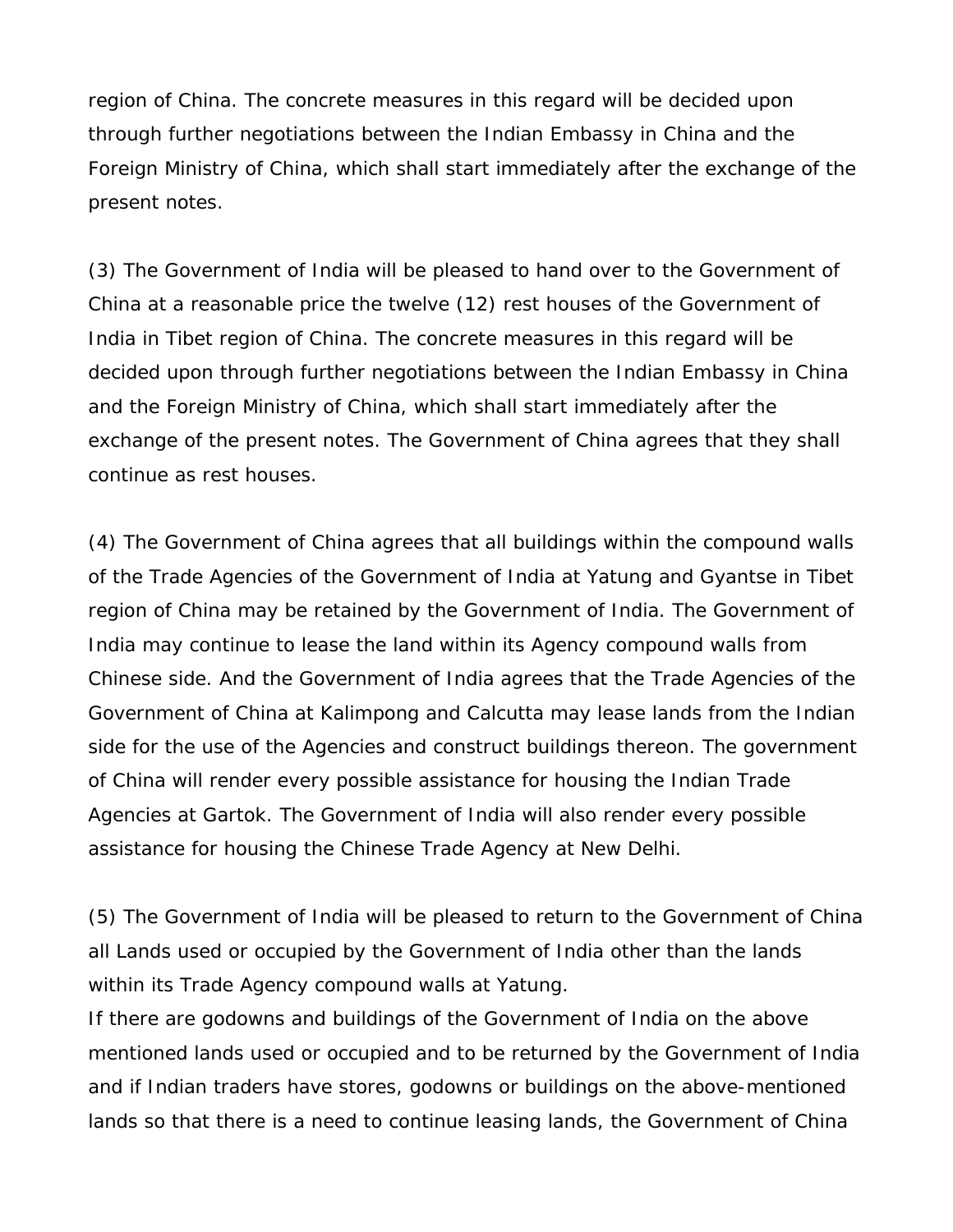agrees to sign contacts with the Government of India or Indian traders, as the case may be, for leasing to them those parts of the land occupied by the said godowns, buildings or stores and pertaining thereto.

(6) The Trade Agents of both Parties may, in accordance with the laws and regulations of the local governments, have access to their nationals involved in civil or criminal cases.

(7) The Trade Agents and traders of both countries may hire employees in the locality.

(8) The hospitals of the Indian Trade Agencies at Gyantse and Yatung will continue to serve personnel of the Indian Trade Agencies.

(9) Each Government shall protect the person and property of the traders and pilgrims of the other country.

(10) The Government of China agrees, so far as possible, to construct rest houses for the use of pilgrims along the route from Pulanchung (Taklakot) to Kang Rimpoche (Kailash) and Mavam Tso (Mansarovar); and the Government of India agrees to place all possible facilities in India at the disposal of pilgrimage.

(11) Traders and pilgrims of both countries shall have the facility of hiring means of

transportation at normal and reasonable rates.

(12) The three Trade Agencies of each Party may function throughout the year.

(13) Traders of each country may rent buildings and godowns in accordance with local regulations in places under the jurisdiction of the other party.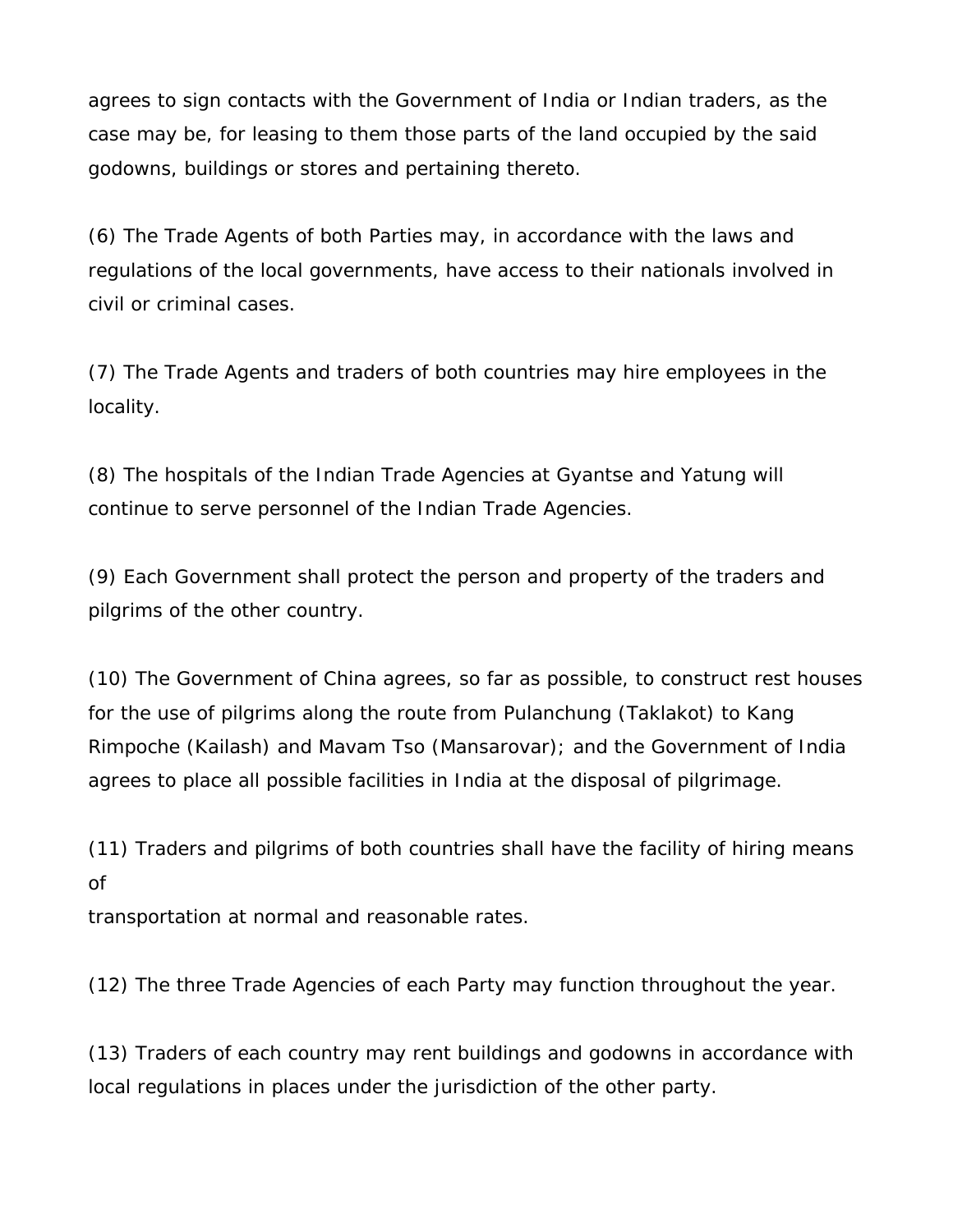(14)Traders of both countries may carry on normal trade in accordance with local regulations at places as provided in Article 11 of the Agreement.

(15) Disputes between traders of both countries over debts and claims shall be handled in accordance with local laws and regulations.

On behalf of the Government of the Republic of India I hereby agree that the present Note along with Your Excellency's reply shall become an agreement between our two Governments which shall come into force upon the exchange of the present Notes.

I avail myself of this opportunity to express to your Excellency Mr. Vice-Foreign Minister, the assurance of my highest consideration.

(Sd.) N.RAGHAVAN Ambassador Extraordinary and Plenipotentiary of the Republic of India.

His Excellency Mr.Chang Han-fu, Vice-Minister of Foreign Affairs, Central People's Government, People's Republic of China.

\*\*\*

#### **NOTE**

Peking, April 29,1954

Your Excellency Mr. Ambassador,